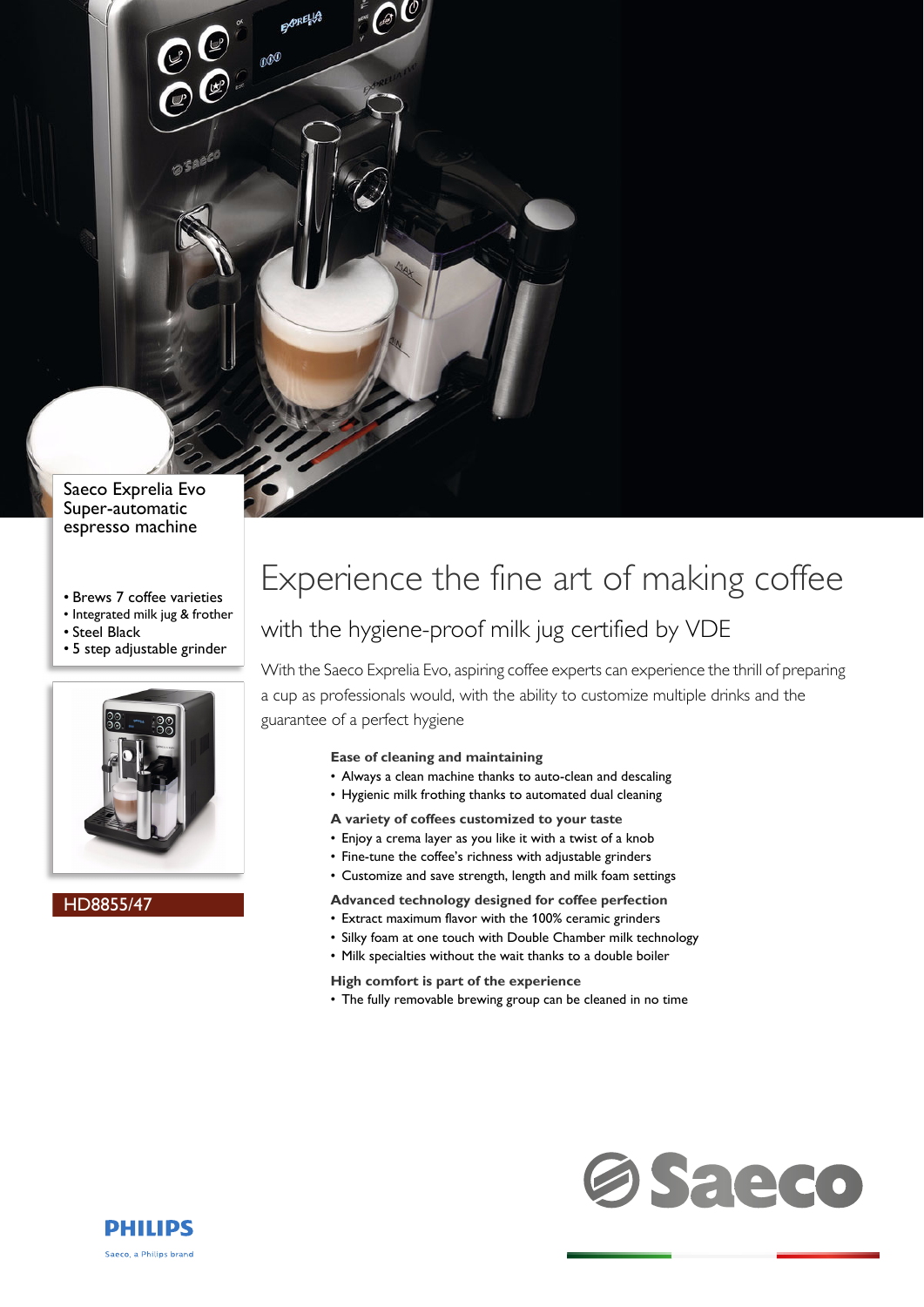### **Automatic dual cleaning carafe**



This Saeco espresso machine comes with a fully automated dual clean function for its milk carafe. The dual cleaning uses two independent steam cycles to swiftly rinse your milk carafe after each coffee drink you prepare, for a fresh milk drink everytime. Hygienic milk frothing was never this easy.

### **Auto cleaning and descaling**



Saeco designed this espresso machine to automatically clean its coffee circuit with water upon starting up or switching off of the machine, this delivers a great, fresh taste with each cup of coffee. Regular descaling prolongs your espresso machine's life. This machine will not only prompt when descaling is needed, the automated descaling process will start on your machine and guides you with clear on-screen messages when you have to intervene. Descaling has never been so easy!

### **Professional double boiler**



With 2 separate heating systems to cater for both the optimal coffee or milk frothing temperatures, this Saeco fully automatic espresso machine guarantees professional performance and speed everytime. You are able to prepare as many latte macchiatos and cappuccinos as you wish, one after the other and each just as good as the previous without waiting.

### **100% Ceramic grinders**



The robust 100% ceramic grinders guarantee a moment of pure coffee indulgence for years to come. The ceramic material creates the ideal grind, which allows the water to flow through steadily, extracting the purest essence of the beans. And unlike other 'regular' grinders', the ceramic material prevents the coffee from overheating and tasting burnt.

### **Refine crema and body quality**



Enjoy a crema layer just the way you like it and discover a wide spectrum of tastes, all with the twist of a knob! You control the coffee flow and brew pressure to vary the body and thickness of the crema with one easy move. Turn it left for a luxurious, thick crema layer and an intense and full bodied espresso; Or turn it right for a smooth, lighter tasting coffee with less crema.

### **Removable brewing group**



Efficiency and ease of use were key inspirations when Saeco invented the first brewing group 30 years ago. And to this day, it still proves to be an inspired, resolute piece of technology. As always, it's so simple to clean – just remove it and wash it under the tap for a few seconds, then re-insert it just as easily.